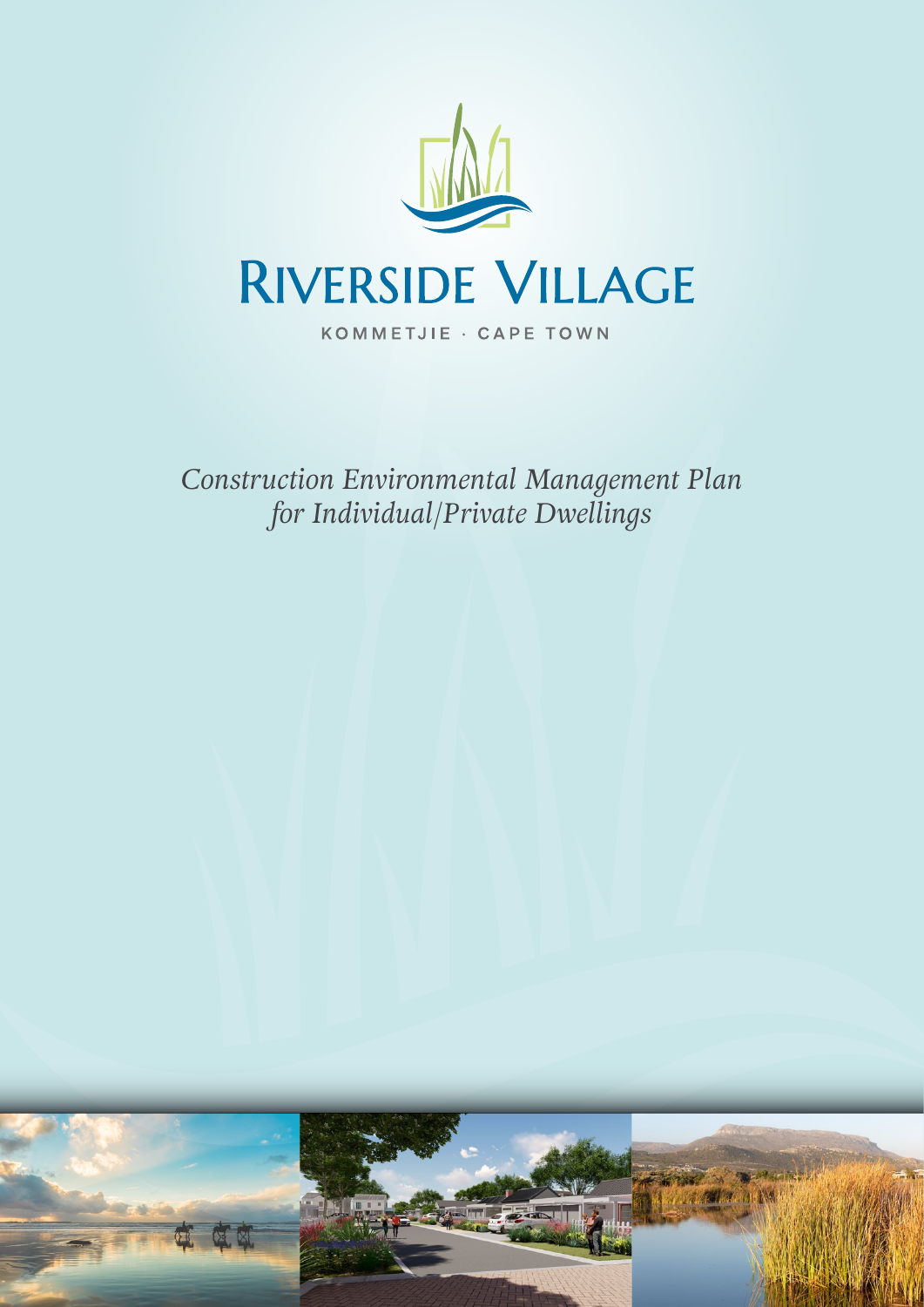# **TABLE OF CONTENTS**

| 1. |       |  |
|----|-------|--|
| 2. |       |  |
|    | 2.1.  |  |
|    | 2.2.  |  |
|    | 2.3.  |  |
|    | 2.4.  |  |
|    |       |  |
|    | 3.1.  |  |
|    | 3.2.  |  |
|    | 3.3.  |  |
|    | 3.4.  |  |
|    | 3.5.  |  |
|    | 3.6.  |  |
|    | 3.7.  |  |
|    | 3.8.  |  |
|    | 3.9.  |  |
|    | 3.10. |  |
|    | 3.11. |  |
|    | 3.12. |  |
|    | 3.13. |  |
|    | 3.14. |  |
|    | 3.15. |  |
|    | 3.16. |  |
|    | 3.17. |  |
|    | 3.18. |  |
|    | 3.19. |  |
|    | 3.20. |  |
|    | 3.21. |  |
|    | 3.22. |  |
|    | 3.23. |  |
|    | 3.24. |  |
|    | 3.25. |  |
|    | 3.26. |  |
|    | 3.27. |  |
|    | 3.28. |  |
|    | 3.29. |  |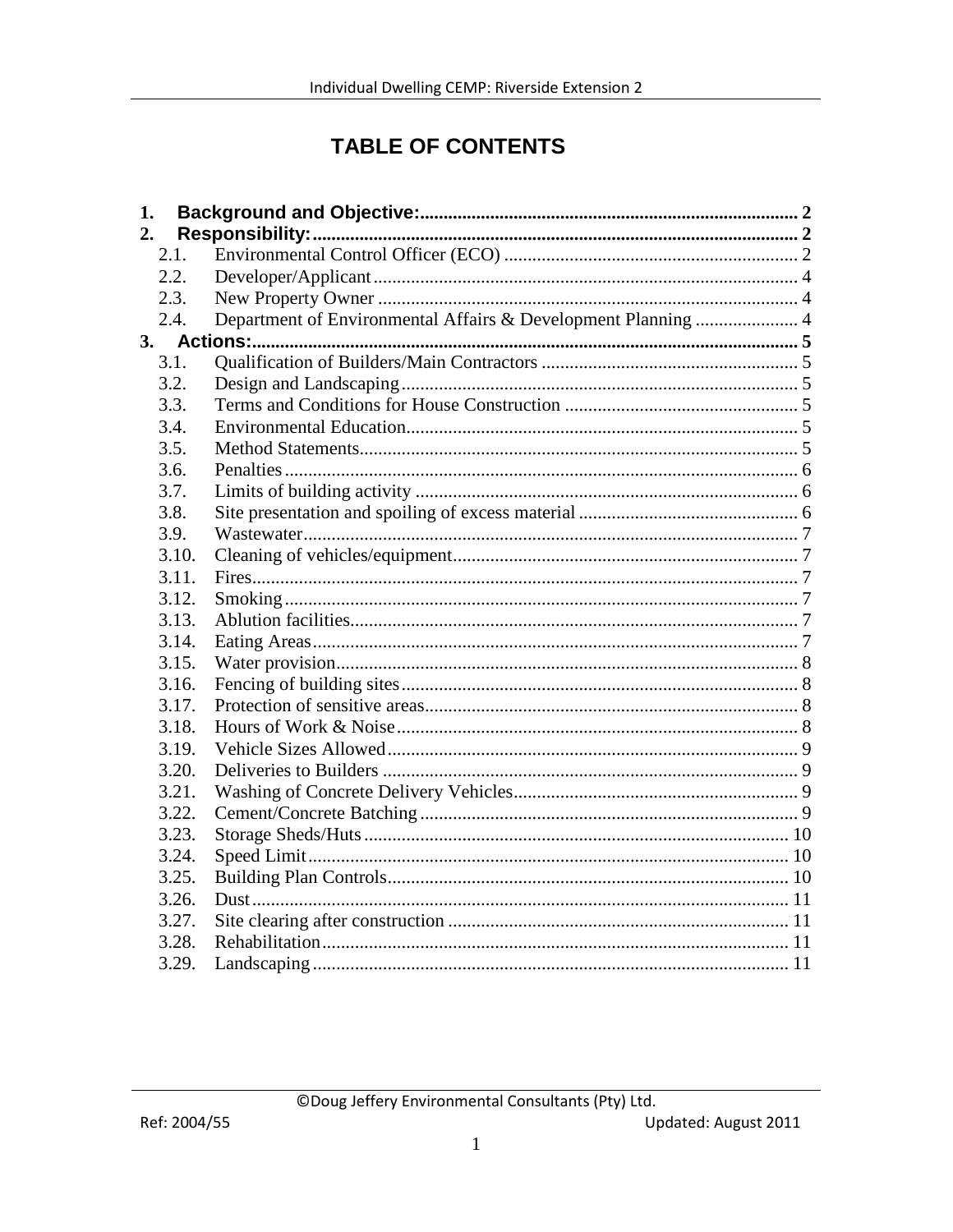# *1. Background and Objective:*

<span id="page-2-0"></span>The purpose of the Private Dwelling Construction EMP document is to set the terms and conditions with which the Builder and Owner must comply, to minimise any negative impact on the environment as well as to ensure that the requirements as specified in the Department of Environmental Affairs and Development Planning's Environmental Authorisation are met.

A number of documents associated with this development provide conditions to ensure that the design, construction and (later) renovation of houses on the property takes place in an orderly fashion with the constraints set to enhance the aesthetic character of the development. These documents include, *inter alia*, the Agreement of Sale, Environmental Authorisation, relevant building and landscaping guidelines, the environmental agreements and the development's overall Environmental Management Programme (of which this document forms part). Should a builder or home owner want greater detail they should consult the developments overall environmental management programme.

# <span id="page-2-1"></span>*2. Responsibility:*

# <span id="page-2-2"></span>**2.1. Environmental Control Officer (ECO)**

A suitably experienced ECO will be appointed by the Developer, to monitor and control compliance with this CEMP for the duration of the house/private dwelling construction works. Work will not be allowed on an erf. withoutnotification of the ECO.

The ECO will be responsible for undertaking the following tasks for the duration of house construction work on an erf:

- $\triangleright$  To visit the erf regularly during construction and monitor compliance with this CEMP.
- $\triangleright$  Inspect and approve the Builder's site set up drawing which indicates the position of storage shed(s), position of topsoil and excavated soil storage areas, the position of building material storage areas and the position of deliveries to the erf.
- > To hold Construction EMP education/induction sessions for all staff, contractors and subcontractors aimed at educating and raising the awareness of the Builder and his personnel and subcontractors as to the sensitivity of the Property prior to commencement of the house construction works, and to target responsible individuals as key players for environmental education, to facilitate the spread of the correct environmental attitude for the duration of the works.
- $\triangleright$  To review all elements of the works with the Builder to determine which elements require method statements, to instruct the Builder to submit these method statements and to approve such methods.
- $\triangleright$  The ECO is to ensure that special precautions are taken on erven that border onto sensitive areas as identified in the overall development EMP.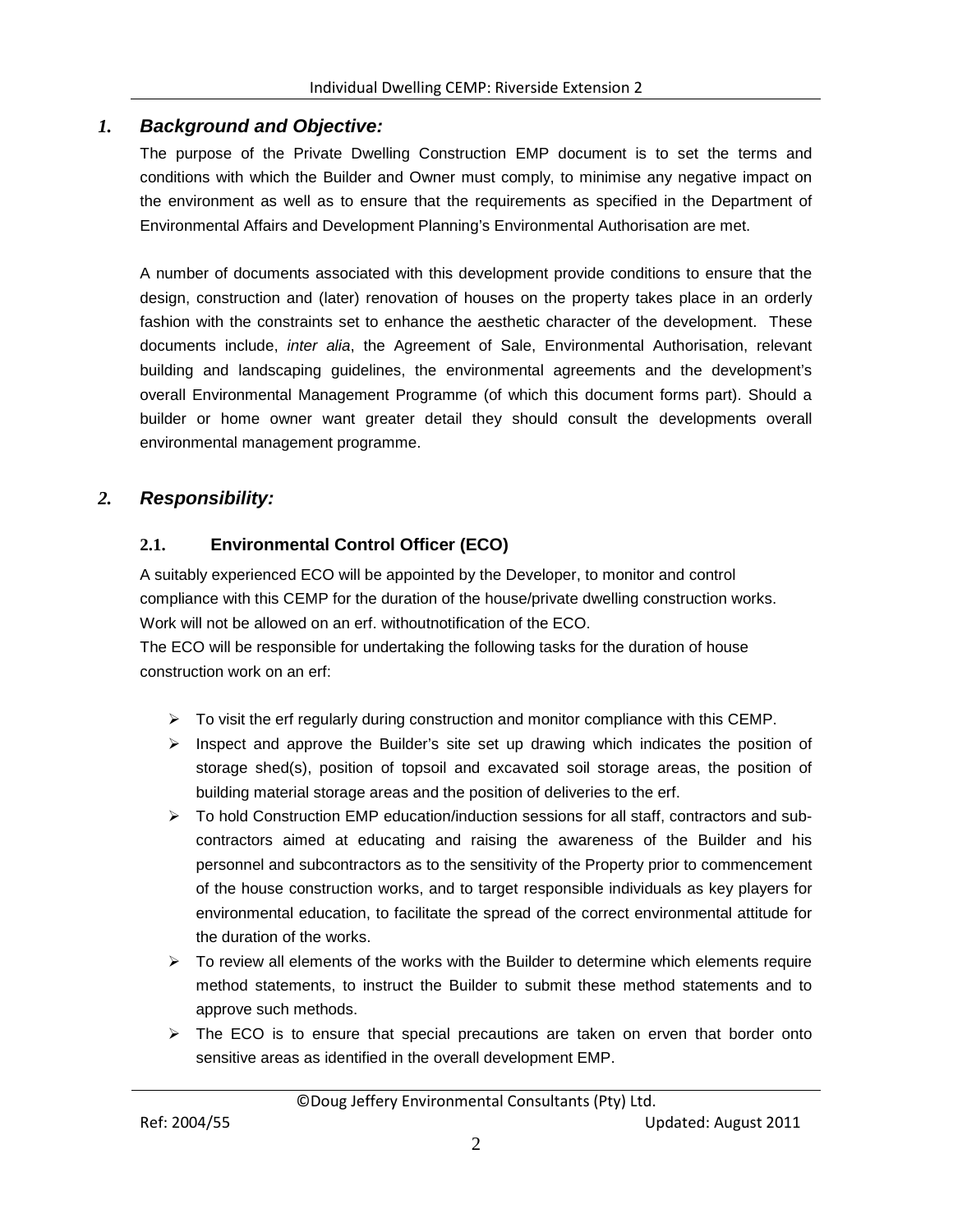- $\triangleright$  The ECO will as far as possible undertake and facilitate the following
	- i. review method statements and determine the most environmentally sensitive options of modus operandi for the construction related tasks, when considered necessary by the ECO.
	- ii. To make on-site decisions regarding any tree or other vegetation removal or retention.
	- iii. To take immediate action on site where clearly defined no-go areas are violated, or in danger of being violated, and to inform the Owner and HOA immediately of the occurrence and the action taken.
	- iv. To keep a site diary of visits.
	- v. The ECO shall advise the Builder on environmental matters relating to, or arising in the course of, the execution of the works on an erf.
	- vi. The ECO is empowered to order the Builder to immediately cease any element of the works which contravene the conditions of this Construction EMP, and/or which are required to be stopped as a matter of urgency in order to prevent serious adverse environmental damage or potential environmental damage to any of the adjacent properties or areas outside the boundaries of the erf, provided that the ECO shall without delay report on such action to the, the Developer or his nominee and the Owner.
	- vii. The ECO shall refer to the Owner any impending, apparent or alleged failure by the Builder to carry out their obligations in terms of this Construction EMP or to heed advice or any order given by the ECO in terms of paragraphs this clause.
	- viii. To visit the erf at the completion of house construction, ensure that landscaping has been completed as required.
	- ix. The ECO shall liaise with the Owner and the Developer or his nominee on a regular basis.
	- x. Major incidents that may impact on the larger development or surrounds will be reported to the Developer or his nominee and to the Department of Environmental Affairs and Development Planning.
- $\triangleright$  The following will also apply
	- i. Instructions to the Builder will be issued only by the Owner through their system established for the project management and control of the house construction operations.
	- ii. The Owner and/or Builder will consult with the ECO with respect to any aspects of the house construction operations, which may impact on the environment.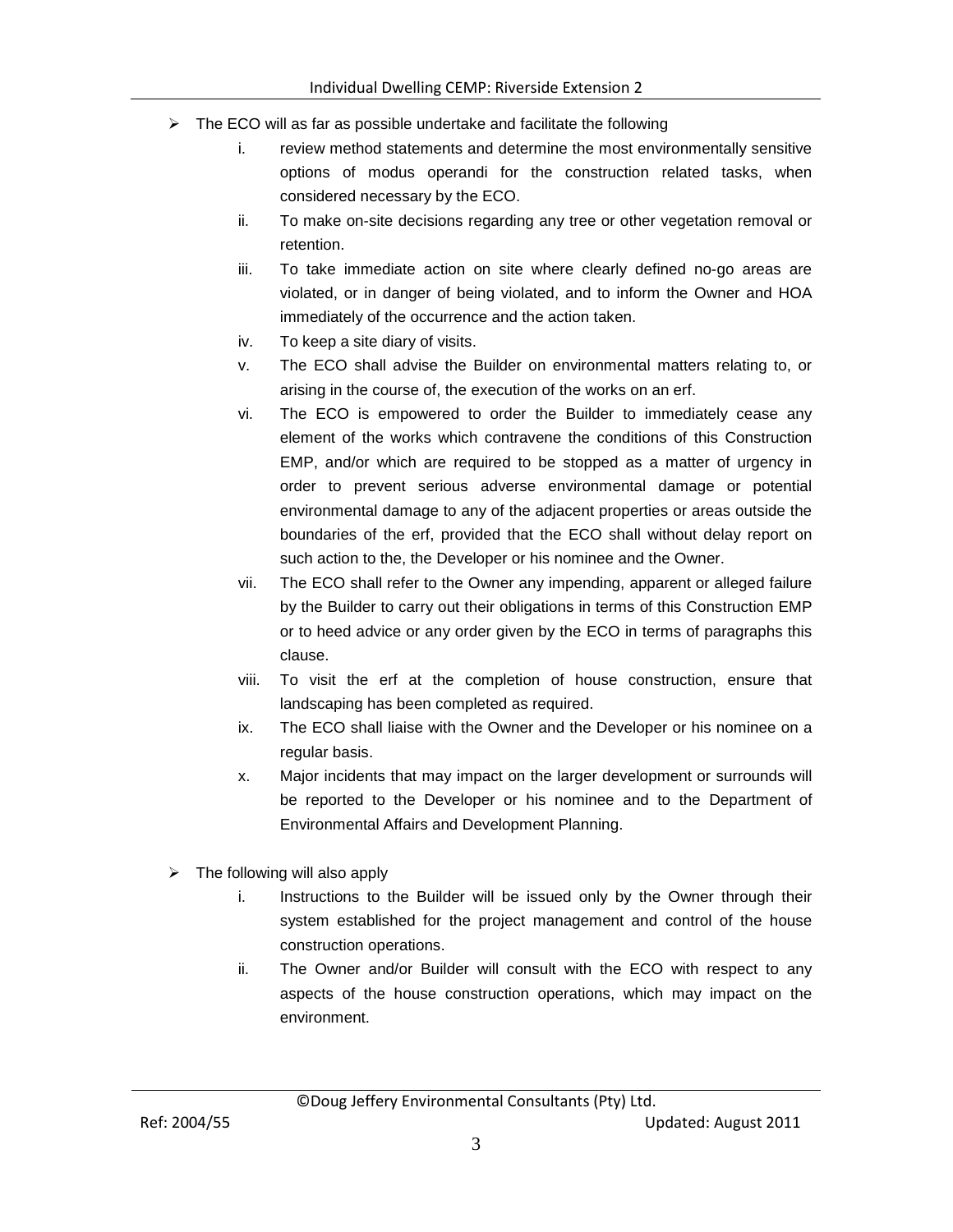# <span id="page-4-0"></span>**2.2. Developer/Applicant**

The Applicant or his nominee will be responsible for ensuring, appointing and funding an ECO to monitor compliance of the house construction once ownership has been transferred. The Applicant or his nominee will not be responsible for compliance of the new home owners.

# <span id="page-4-1"></span>**2.3. New Property Owner**

The new property owner (once the property has been transferred from Developer) Will ensure that this individual house CEMP is complied with at all times by the owner and any representatives, contractors sub-contractors and similar working on the property. The new property owner will provided the ECO (as appointed by the Applicant or his nominee) access to the property and building until construction and landscaping has been completed.

# <span id="page-4-2"></span>**2.4. Department of Environmental Affairs & Development Planning**

DEA&DP is responsible for ensuring that matters of ongoing non-compliance as raised by the ECO are addressed as required.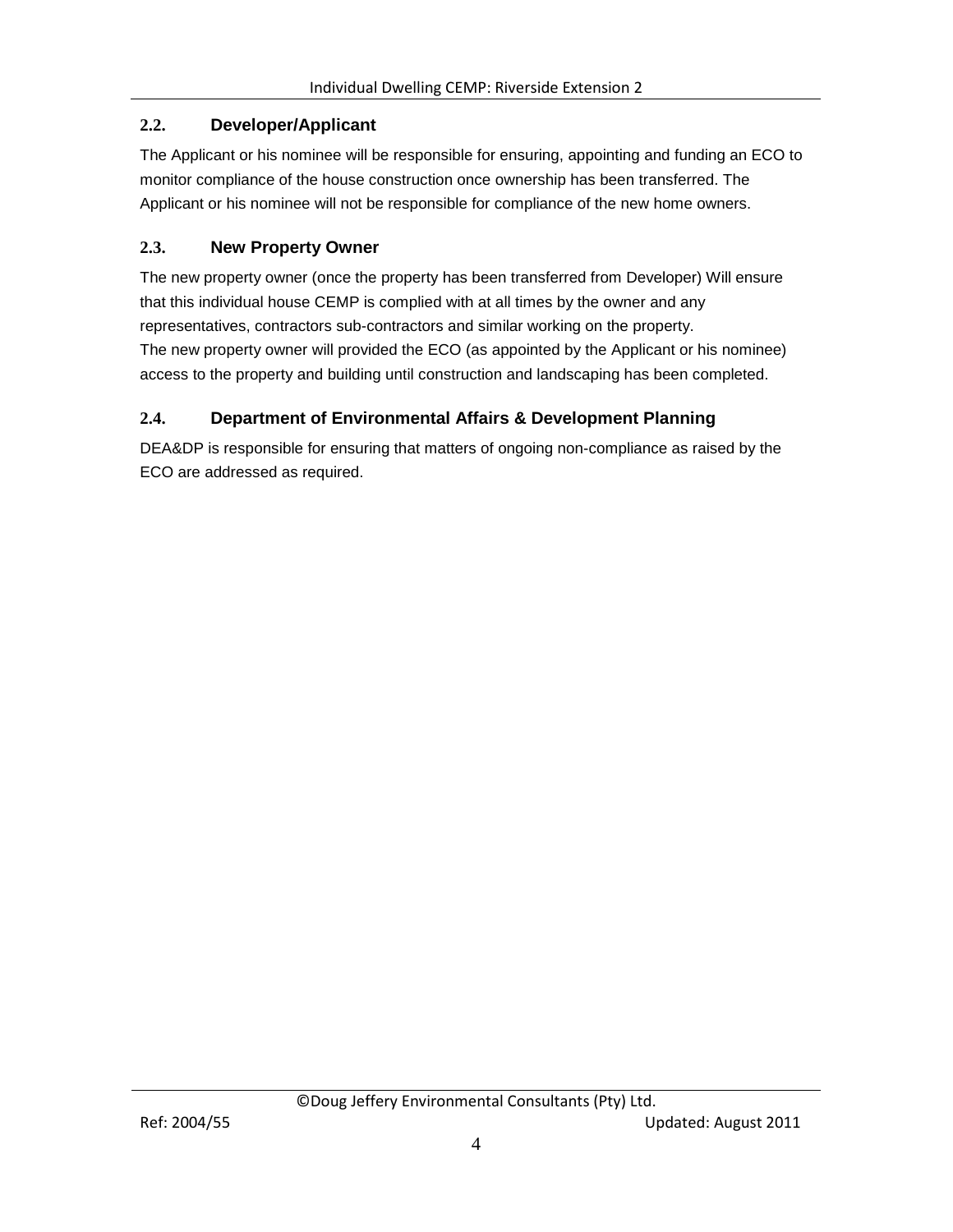# <span id="page-5-0"></span>*3. Actions:*

### <span id="page-5-1"></span>**3.1. Qualification of Builders/Main Contractors**

Builders must have reasonable experience in the building industry. An owner builder must qualify as above. Builders are at all times fully responsible for their sub-contractors, employees and suppliers while on the Property.

# <span id="page-5-2"></span>**3.2. Design and Landscaping**

Owners will ensure that all plans are in line with the relevant landscaping guidelines. All vegetation must be indigenous and non-invasive.

It is the responsibility of the home owner to keep their property free from invasive alien vegetation and clear these as required before they set seed.

Building plans are to be approved by the relevant authorities and must be in line with the relevant building guidelines.

# <span id="page-5-3"></span>**3.3. Terms and Conditions for House Construction**

When a builder is found to be in breach of the stated rules and regulations a penalty will be levied by the ECO against the owner. The extent of the penalty is detailed below the description of each condition. Where a penalty is insufficient to cover the cost of repairing the environmental damage caused by the breach, the developer/applicant reserves the right to recover the additional costs from the Owner.

All penalties collected by the applicant/developer will be placed into a holding account managed by the developer. The funds will be used to assist with the management/improvement of the conservation worthy areas or will be donated to a suitable environmental organisation. The developer must keep proper record of this process.

Should an owner fail to pay the fine after 60 days the matter will be brought to the attention of the Department of Environmental Affairs and Development Planning who will decided on the steps to be taken.

### <span id="page-5-4"></span>**3.4. Environmental Education**

The ECO shall hold education sessions, as and when required, for all employees and subcontractors of the Builder on the terms and conditions of this Construction EMP. All staff and subcontractors must attend this education session prior to working on the Property. Personnel who have not attended an education session will not be allowed onto the Property.

### <span id="page-5-5"></span>**3.5. Method Statements**

The ECO may require method statements from the builder in which the methodology for undertaking certain elements of the works are described, and such method statements must be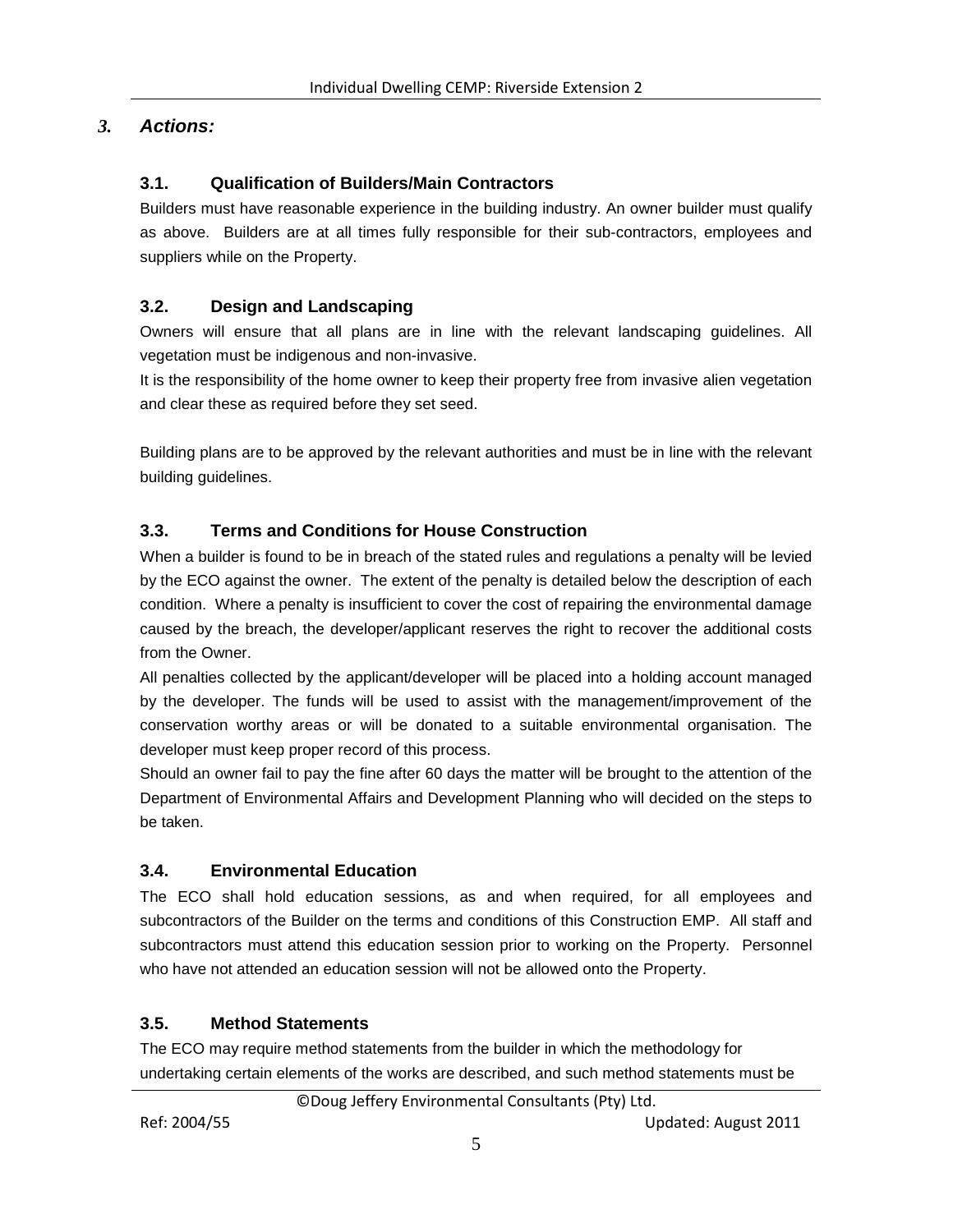submitted to the ECO for approval prior to commencement of any house construction works on the erf. Work by the Builder will be stopped by the ECO until a method statement or statements have been submitted to the ECO for approval.

Once approved by the ECO the specifications within the Method Statements must be adhered to by the contractor and will form part of this document and its associated agreements.

# <span id="page-6-0"></span>**3.6. Penalties**

The ECO will provide 1 written warning to the Owner. The Owner will have four days in which to respond. Should no suitable response or action be forth coming, the ECO will issue a final written warning. The Owner will have a further three days to respond or to undertake corrective action. Should the same transgressions continue after the issuing of a final warning, the Department of Environmental Affairs and Development Planning will be informed. DEA&DP will then decide on the process to be undertaken. This may include the stopping of works, administrative fines or prosecution.

# <span id="page-6-1"></span>**3.7. Limits of building activity**

The owner cannot allow the contractor to begin on site until the ECO and Developer has been notified of commencement.

All activities relating to the house construction must be confined to within the erf boundaries where the works are executed. It is the responsibility of the Builder to ensure that his personnel remain within the demarcated areas of the erf on which they are working. Areas where construction activities (including traffic accommodation) are prohibited are referred to as no-go areas. Entry into these areas by any person, vehicle or equipment without the ER's written permission will result in a penalty. All declared no-go areas will be demarcated by temporary fencing, the position of which shall be agreed to by the ER and ECO, or with input from the relevant specialist. All private property outside of the construction areas as set out in the site layout plan shall be considered no-go areas.

If there are transgressions, the Developer/applicant or ECO will stop work by the Builder until such time as the Builder's equipment/staff has been moved to within the boundaries of the erf.

# <span id="page-6-2"></span>**3.8. Site presentation and spoiling of excess material**

The Builder shall keep the appearance of the erf neat and tidy at all times to the satisfaction of the ECO and the Applicant or his nominee. Building rubble must be removed from the erf at intervals not exceeding one week, and litter must be removed from the erf on a daily basis. Measures shall be taken to reduce the potential for litter and negligent behaviour with regard to the disposal of all refuse. No litter may be stored or mixed in amongst building rubble. Refuse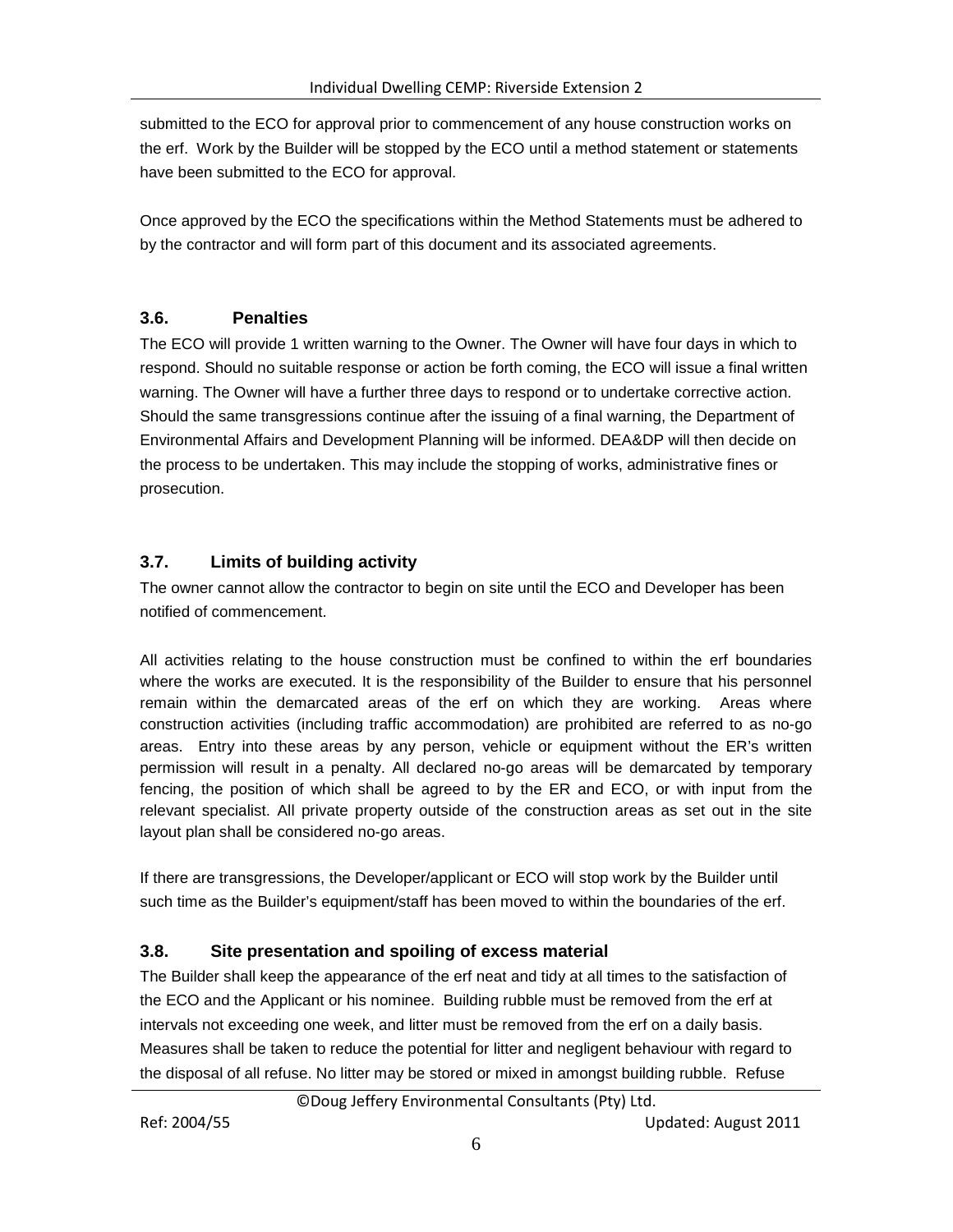drums must be supplied for the purpose of storing refuse until removed from erf by the Builder. No material or building rubble shall be spoiled on the erf. of surrounding erven.

No burning, on-site burying or dumping of waste shall occur. Used (empty) cement bags shall be collected and stored in weatherproof containers to prevent windblown cement dust and water contamination. Used cement bags shall not be used for any other purpose and shall be disposed of on a weekly basis via the solid waste management system. All solid waste shall be disposed of offsite at an approved landfill site.

# <span id="page-7-0"></span>**3.9. Wastewater**

Waste water from activities such as washing tools batching and similar will be collected in a drum or conservancy tank. This water will then be re-used for batching or for wetting and compacting sub-base material during road and parking surfacing or similar.

Small volume waste water collected from washing and other small volume cement work activities will be disposed of on top of the general rubble pile where it will be absorbed. This will be done in such a way as to ensure that there is no run-off from the rubble pile to surrounding areas. The waste water shall not be of such volume that it will saturate the entire body of rubble or will soak through the rubble pile.

# <span id="page-7-1"></span>**3.10. Cleaning of vehicles/equipment**

The washing of Builder's vehicles and equipment is not permitted on the property.

### <span id="page-7-2"></span>**3.11. Fires**

No fires will be allowed on any part of the erf. The Builder is to provide at least one fully operational fire extinguisher, which must be on site at all times. The Builder will be held legally and financially responsible for any damage caused by a fire resulting from builder negligence.

# <span id="page-7-3"></span>**3.12. Smoking**

The builder shall ensure that his employees do not smoke on the Property except in a designated site within a five-metre radius of a portable fire extinguisher.

# <span id="page-7-4"></span>**3.13. Ablution facilities**

Builders must make adequate provision for potable water and temporary toilets located on the erf for the use of their employees until such time as the water and sewer reticulation systems are available. Temporary toilets will be kept clean and in good order and secured.

# <span id="page-7-5"></span>**3.14. Eating Areas**

If none is available, the Contractor shall provide adequate temporary shade within the construction areas to ensure that site personnel do not move off site to eat.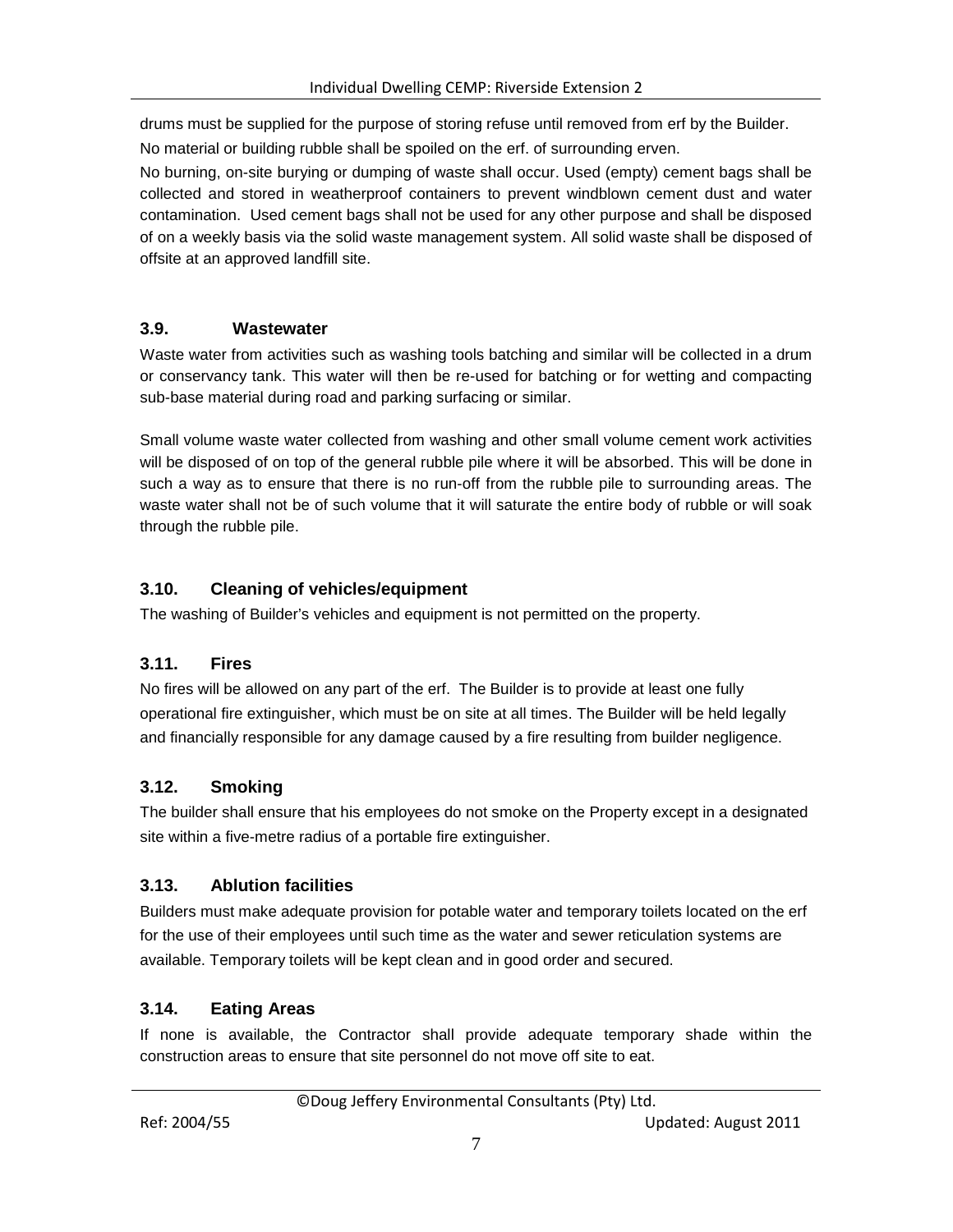### <span id="page-8-0"></span>**3.15. Water provision**

The Contractor shall make available safe drinking water fit for human consumption at the site offices and all other working areas.

All drinking water must be from a legal source and comply with recognised standards for potable use. The Contractor shall comply with the provisions of the National Water Act and its Regulations for taking water from rivers or streams and the use thereof.

No water is to be wasted on site. All leaks are to be reported and repaired immediately. Leaking hose pipes must be properly repaired to a leak free state or replaced.

### <span id="page-8-1"></span>**3.16. Fencing of building sites**

The Builder shall fence the boundaries of the erf. prior to any activities taking place on the site.

A temporary fence approved by the ECO or the permanent property boundary must be erected.

The Contractor shall maintain in good order all demarcation fencing and barriers for the duration of construction activities, or as otherwise instructed.

# <span id="page-8-2"></span>**3.17. Protection of sensitive areas**

When building takes place on erven fronting onto a sensitive area (as deemed by the ECO), suitable fencing (1.8m covered with shade cloth) must be placed along the boundary of the buffer area of the erf for the duration of construction (placement and fencing to be determined on site with the ECO), to prevent damage by litter and spoil from the construction activities. This will also prevent access into these areas.

No activity will be permitted in any ecological buffer areas.

This temporary fencing is to be removed on completion of building operations. The Builder will be denied access onto the Property until such screening structures are in place.

# <span id="page-8-3"></span>**3.18. Hours of Work & Noise**

Builders may only be present on the Property during the working hours accepted by the local authorities. Builders are not allowed to be active on the Property on Sundays and public holidays,

The Builder shall endeavour to keep noise generating activities to a minimum. All plant, equipment and vehicles are to have effective silencers/mufflers fitted that would otherwise cause a noise level exceeding 85 dB. Exhaust systems are to be in good repair with no holes in the piping.

All noise and sounds generated by plant or machinery must adhere to the SABS 0103 specifications for the maximum permissible noise levels for residential areas.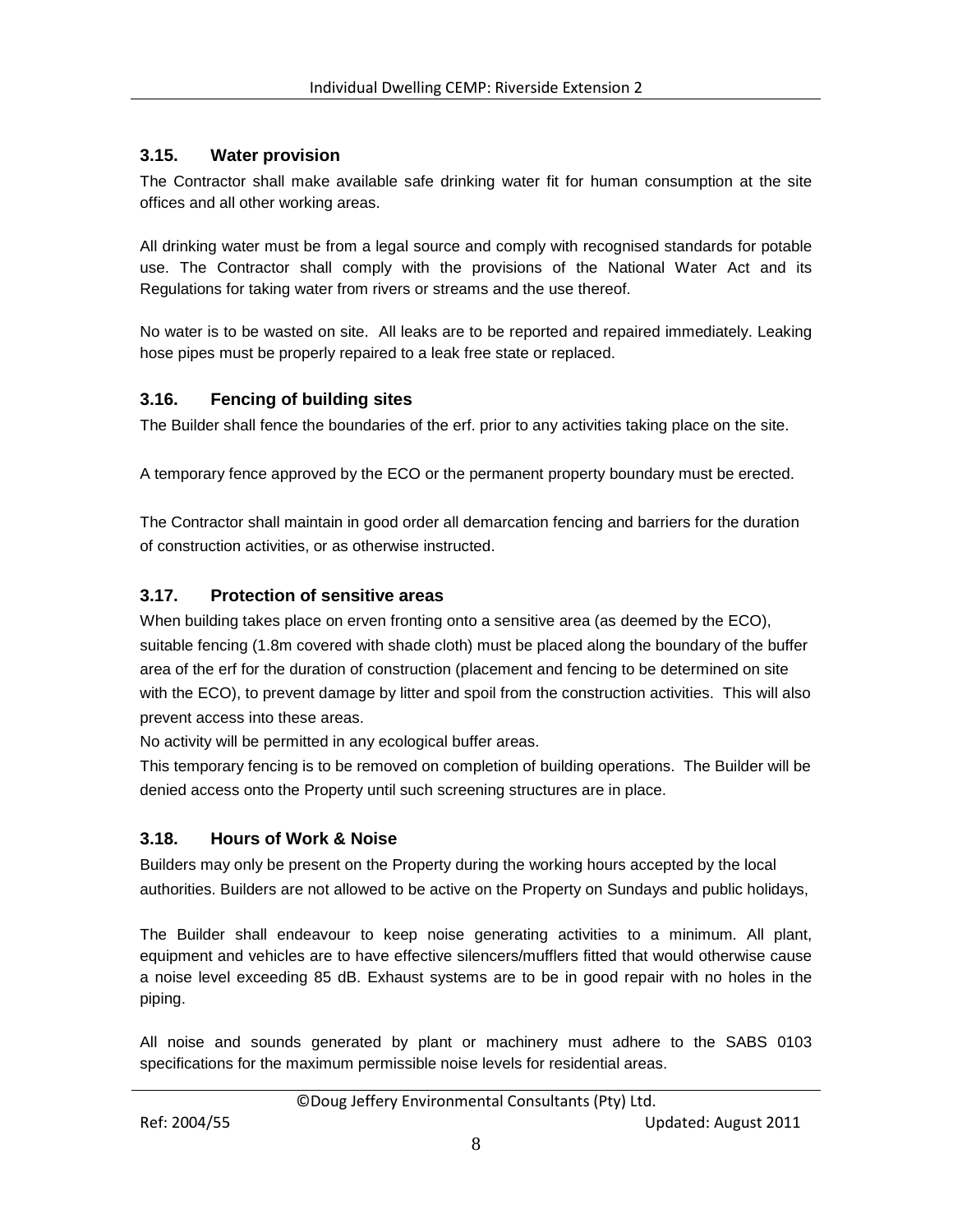No sound amplification equipment (hooters, loud music speakers, sirens etc.) is to be used on site except in emergencies.

Excessively noisy plant or plant requiring repairs are to be removed from site.

### <span id="page-9-0"></span>**3.19. Vehicle Sizes Allowed**

Vehicles sizes will be limited to that which can manoeuvre without having to drive off road ways or requiring turning circles larger that what can be accommodated on the site under construction.

### <span id="page-9-1"></span>**3.20. Deliveries to Builders**

Builders will at all times be responsible for the compliance of delivery personnel with the contents of this Agreement. The Builder shall ensure that all delivery times will be limited to times defined above. The Builder shall ensure that the size of delivery vehicles is limited as defined above. The Builder shall ensure that deliveries to the building site take place only from the street frontage of the site.

The delivery of concrete has the potential to cause the most damage to the road surfacing and vegetation. It is therefore important that these deliveries are handled in an environmentally sensitive way. The Builder shall ensure that drivers of concrete delivery vehicles are briefed on the conditions of this document.

Drivers found contravening this CEMP will be requested to leave the site.

# <span id="page-9-2"></span>**3.21. Washing of Concrete Delivery Vehicles**

The washing of premixed concrete delivery vehicles must not take place on site. Under no circumstances may concrete be spilled onto the road surface and the Builder will be held responsible for the repair to the road if this occurs.

### <span id="page-9-3"></span>**3.22. Cement/Concrete Batching**

Concrete mixing directly on the ground shall not be allowed and shall take place on impermeable surfaces to the satisfaction of the ECO.

All runoff from batching areas shall be strictly controlled, and cement-contaminated water shall be collected, stored and disposed of at a site approved by the ECO. Settling tanks or sumps may also be used provided these do not leak and are impermeable. Once settling has occurred the top two thirds of the contaminated water can be drained into a sewer line with the approval of the Engineer. The remaining material can be stockpiled and removed with general rubble and waste from site.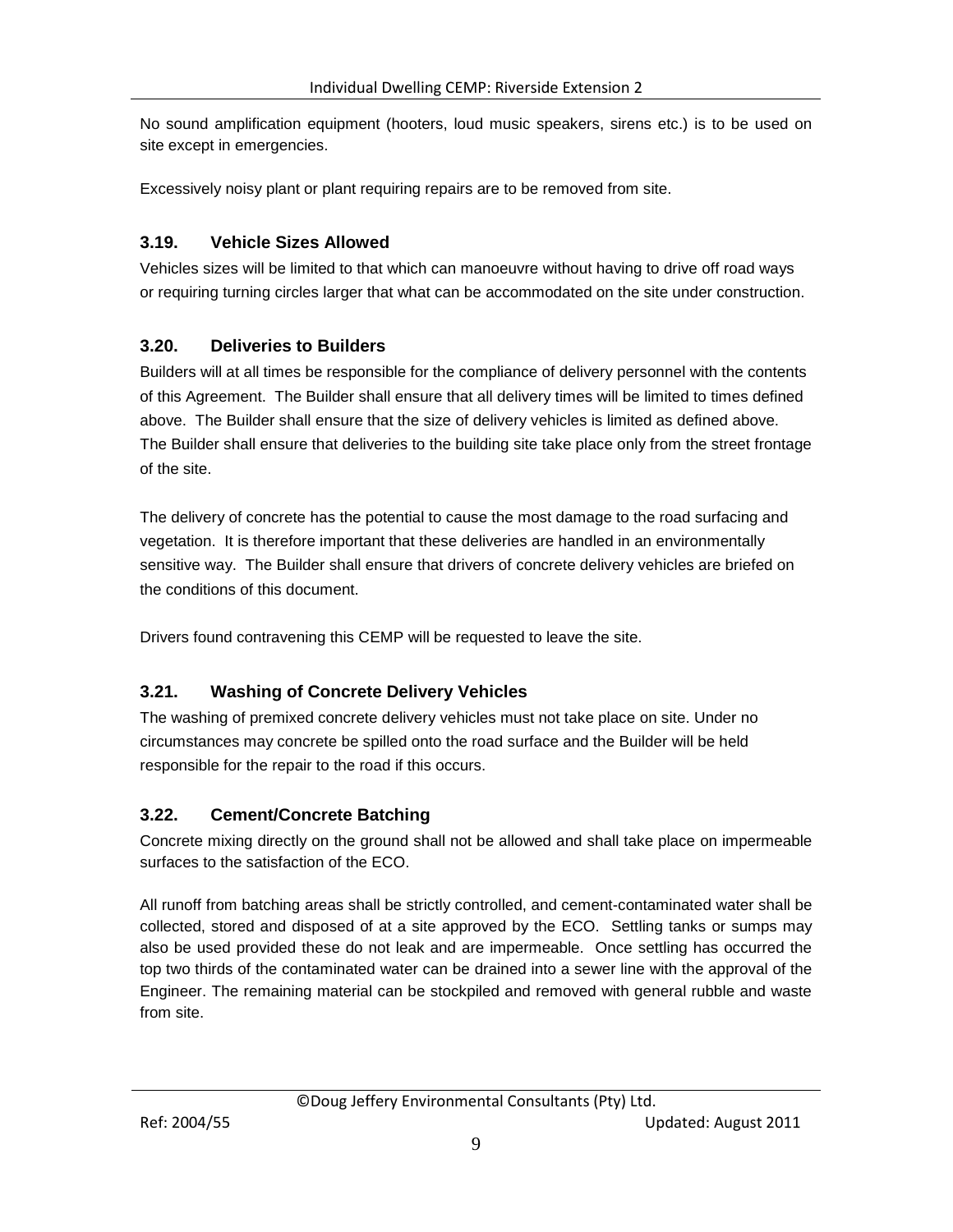Cement contaminated water may also be collected and recycled for reuse in batching activities. Contaminated water storage facilities shall not be allowed to overflow and appropriate protection from rain and flooding shall be implemented.

Small volume batching is permitted provided mortar boards, 250 micron DPC plastic sheeting or similar impervious material is used to prevent contamination with the ground and soil. Unused cement bags shall be stored out of the rain where runoff won't affect it.

Used (empty) cement bags shall be collected and stored in weatherproof containers to prevent windblown cement dust and water contamination. Used cement bags shall not be used for any other purpose and shall be disposed of on a weekly basis via the solid waste management system.

All excess concrete shall be removed from site on completion of concrete works and disposed of. All excess aggregate shall also be removed.

# <span id="page-10-0"></span>**3.23. Storage Sheds/Huts**

The Builder will be allowed to erect temporary storage sheds/huts within the boundaries of the erf, to a maximum height of 2,4m above ground level. The position of such structures must be indicated on the site diagram, which must be approved by ECO. The Builder will be instructed to remove any structures that do not conform to this regulation.

# <span id="page-10-1"></span>**3.24. Speed Limit**

For security and safety reasons the speed limit on the Property for all vehicles is 35 km/h. The Builder shall ensure that his employees, subcontractors and delivery vehicles adhere to this rule.

# <span id="page-10-2"></span>**3.25. Building Plan Controls**

The design of the building must comply with the building guidelines.

The Builder must ensure that the signed approved building plan is available at all times for inspection. Any variations to the approved building plan must be approved by the local authorities. Prior to commencing with the house construction works the Builder must; (i) confirm the height of buildings will be no higher than 8 meters from the lowest point of natural ground level on the erf.; (ii) provide a site drawing indicating the position of storage shed(s); position of topsoil and excavated soil storage areas; the position of building material storage areas; and the position of deliveries.

Should this not be adhered to both the Local building inspectors as well as DEA&DP will be notified.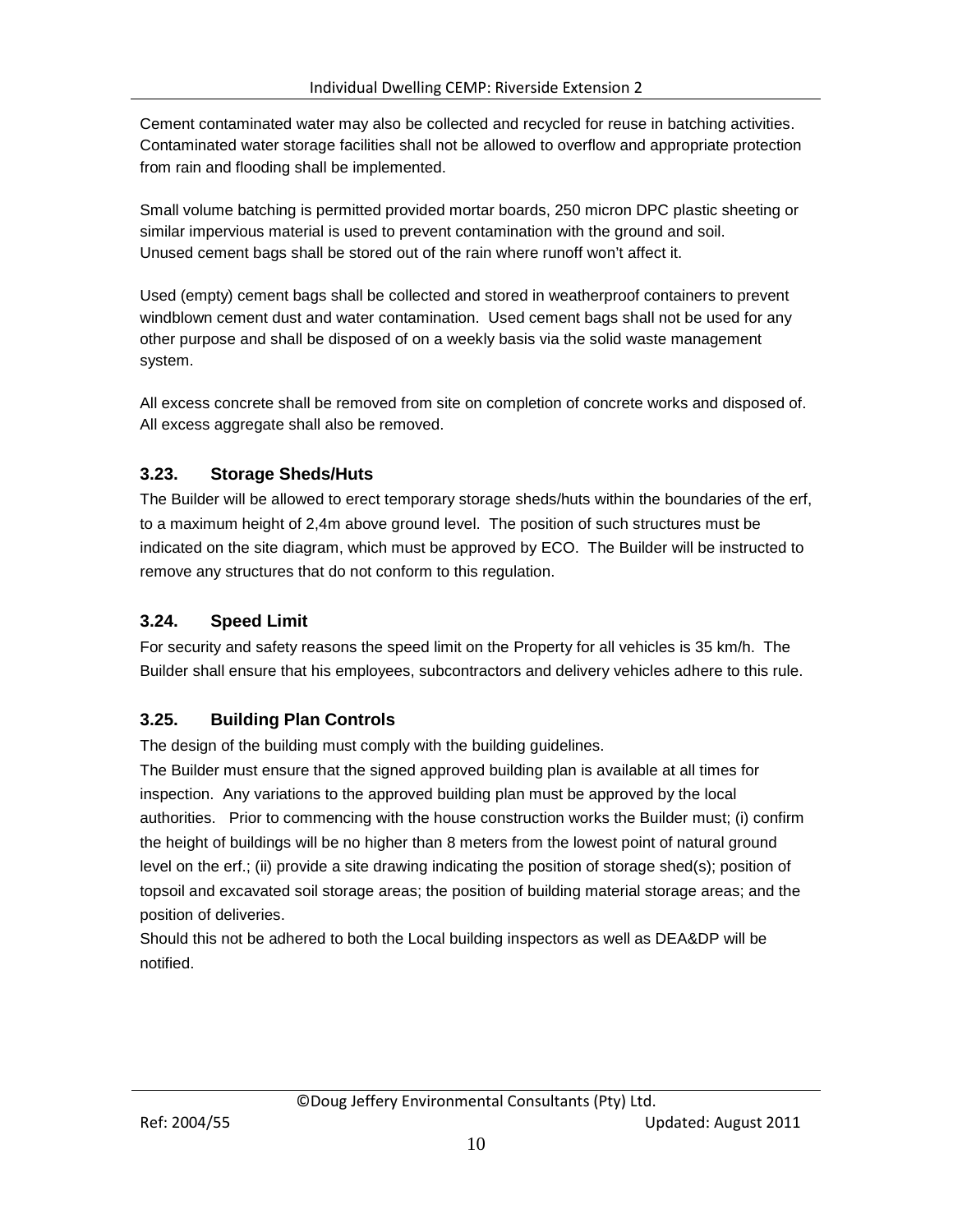# <span id="page-11-0"></span>**3.26. Dust**

The Contractor shall ensure that the generation of dust is minimised and shall implement a dust control programme to maintain a safe working environment, minimise nuisance for surrounding residential areas/dwellings and protect damage to natural vegetation etc.

The builder and owner will ensure that there are sufficient funds available for this.

# <span id="page-11-1"></span>**3.27. Site clearing after construction**

All building material, spoil and equipment, including fencing and temporary toilets, are to be removed from site within two days of completion of building. The ECO is to check the site and sign a site clearance form, indicating that site clearance has been satisfactorily undertaken and any remediation required has been undertaken to the satisfaction of the ECO.

### <span id="page-11-2"></span>**3.28. Rehabilitation**

Any environmental damage that occurs as a result of non-compliance with this CEMP will be rehabilitated to the satisfaction of the ECO. This will be for the cost of the home owner and builder.

# <span id="page-11-3"></span>**3.29. Landscaping**

Planting must be done with indigenous non-invasive species. Kikuyu lawn is not permitted in POS or buffer areas.

Trees are to be planted along the streets to help 'soften' the development and screen buildings.

Below is a list of recommended plant species for landscaping:

#### TREES:

- 1. Brachylaena discolor
- 2. Olea europaea sub. africana
- 3. Rhus lancea
- 4. Sideroxylon inerme
- 5. Syzigium cordatum
- 6. Tarchonanthus camphoratus

#### STRANDVELD:

- 1. Carpobrotus acinaciformis
- 2. Coleonema album
- 3. Euclea racemosa
- 4. Helichrysum dymyanthemum
- 5. Metalasia muricata
- 6. Passerina vulgaris
- 7. Protea scolymocephala
- 8. Rhus lucida
- 9. Ruschia macowarri
- 10.Salvia aurea
- 11.Sutherlandia frutescens